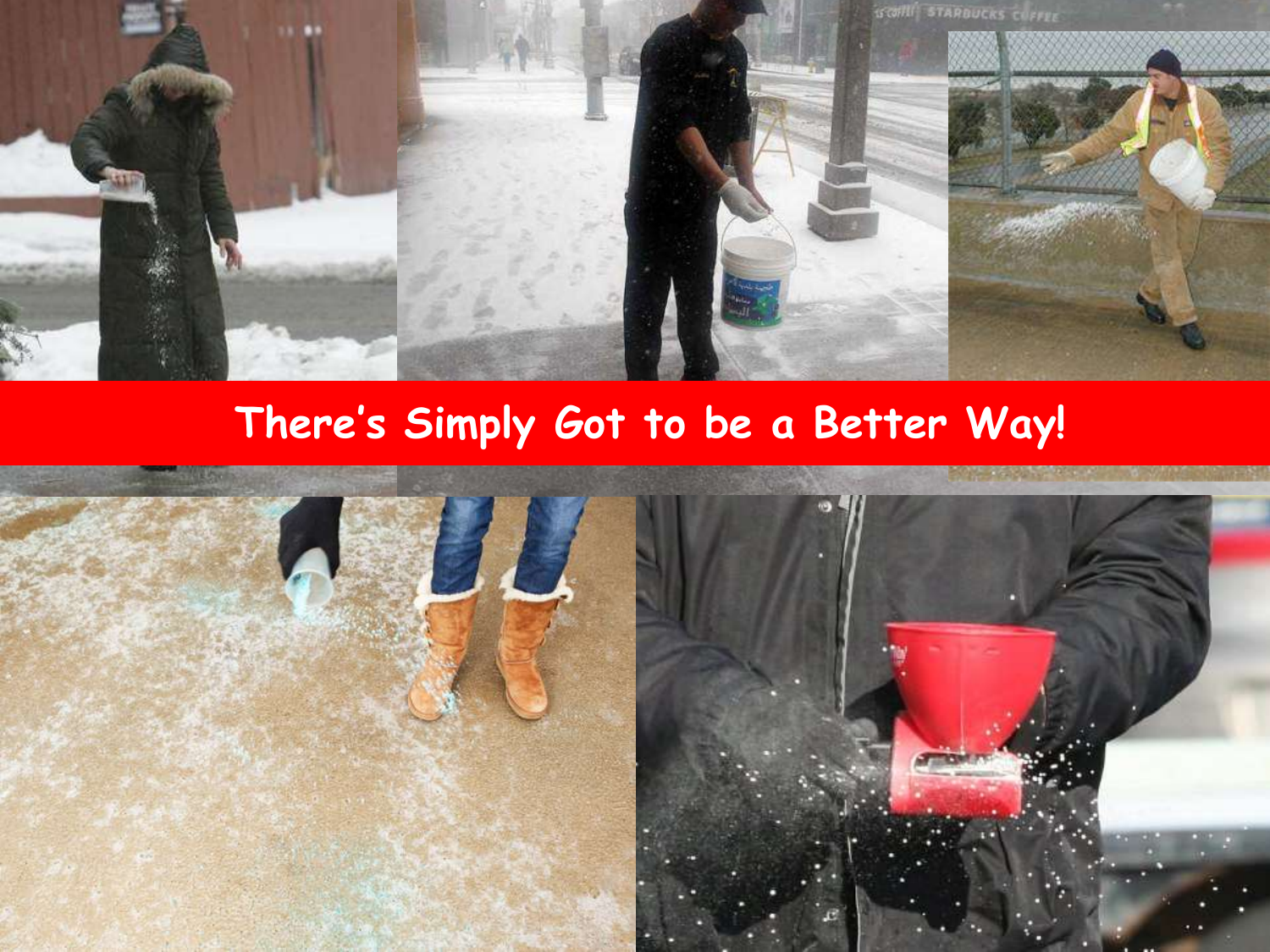# **Ready2Go Spreader® - Ice Melt Spreader**

### • **Battery powered** - 4AA batteries included.

- **Adjustable settings (1-5).** Can be used to apply a wide variety of ice melt products (excluding rock salt)
- • **Ergonomically designed** for comfort while applying. Easily held at side.
- • **Product remains contained,** no mess.
- • **Container is refillable.** Use again and again.
- • **Easy on-off switch.**
- • **Spray pattern** shoots off center as you walk, for nice, even coverage and great results.
- **Easy to Control** highly maneuverable, Easy to control. Spray product, just where you want it.



#### **LEBANON**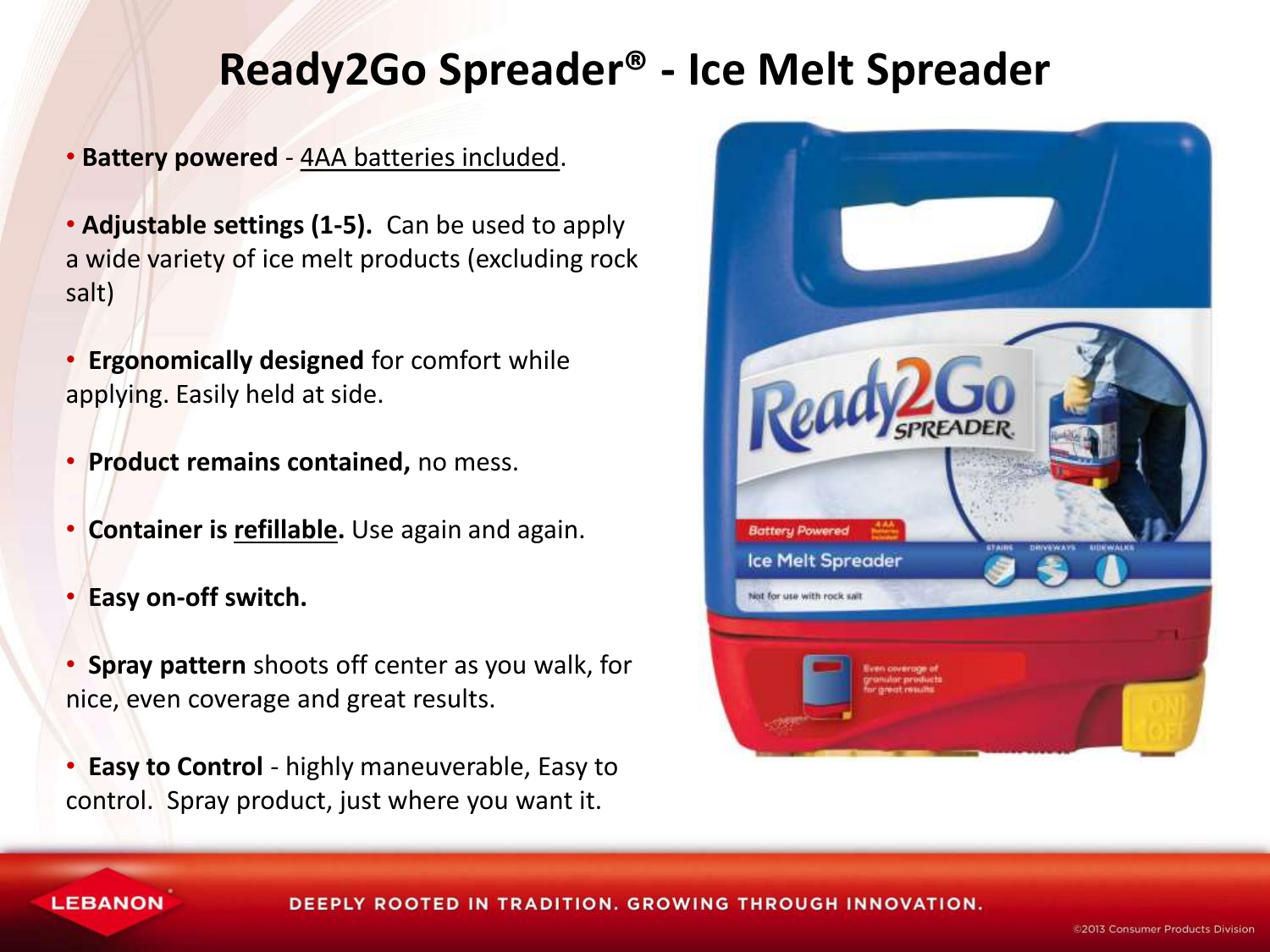• Front label wraps to side panel of container to further highlight ideal areas where the Ice Melt Spreader can be used.

• Back panel has simple pictogram type instructions for a quick start.



**LEBANON**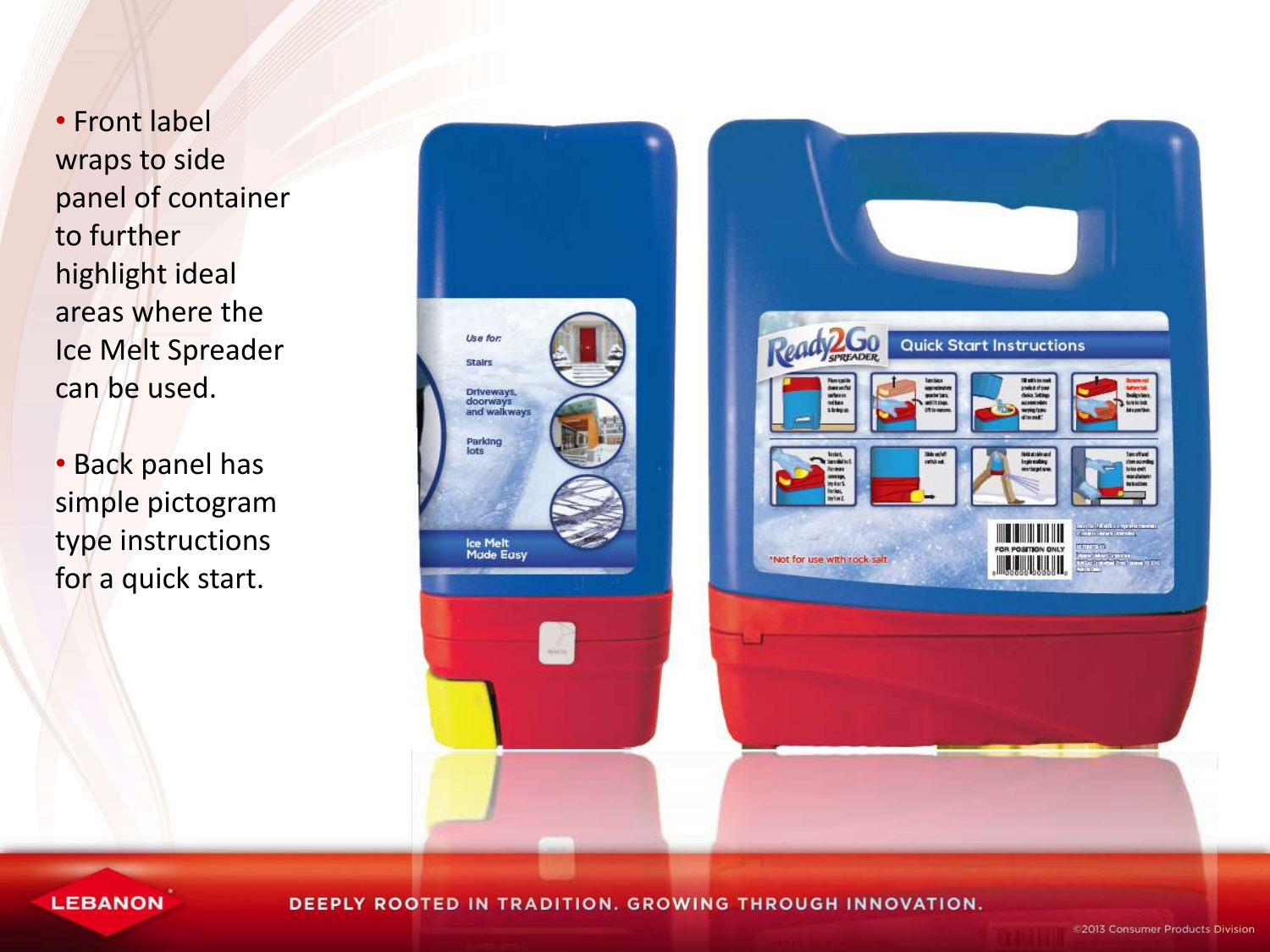

**Front and Side Wrap panels provide clean, clear indication of product use, it's battery powered innovation – and that the 4AA batteries are included!**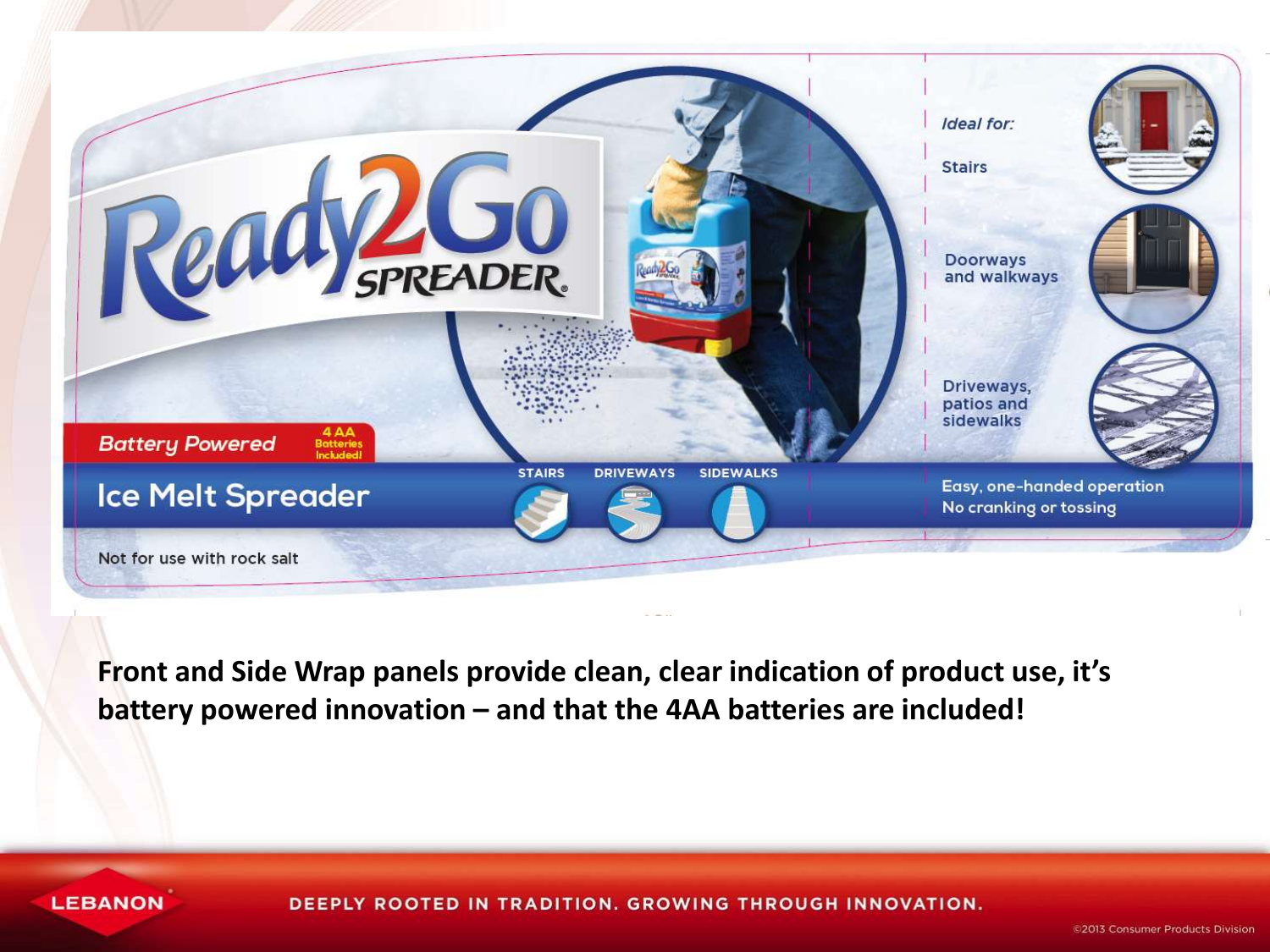

**Back Panel instructions, are simple to follow.**

**LEBANON**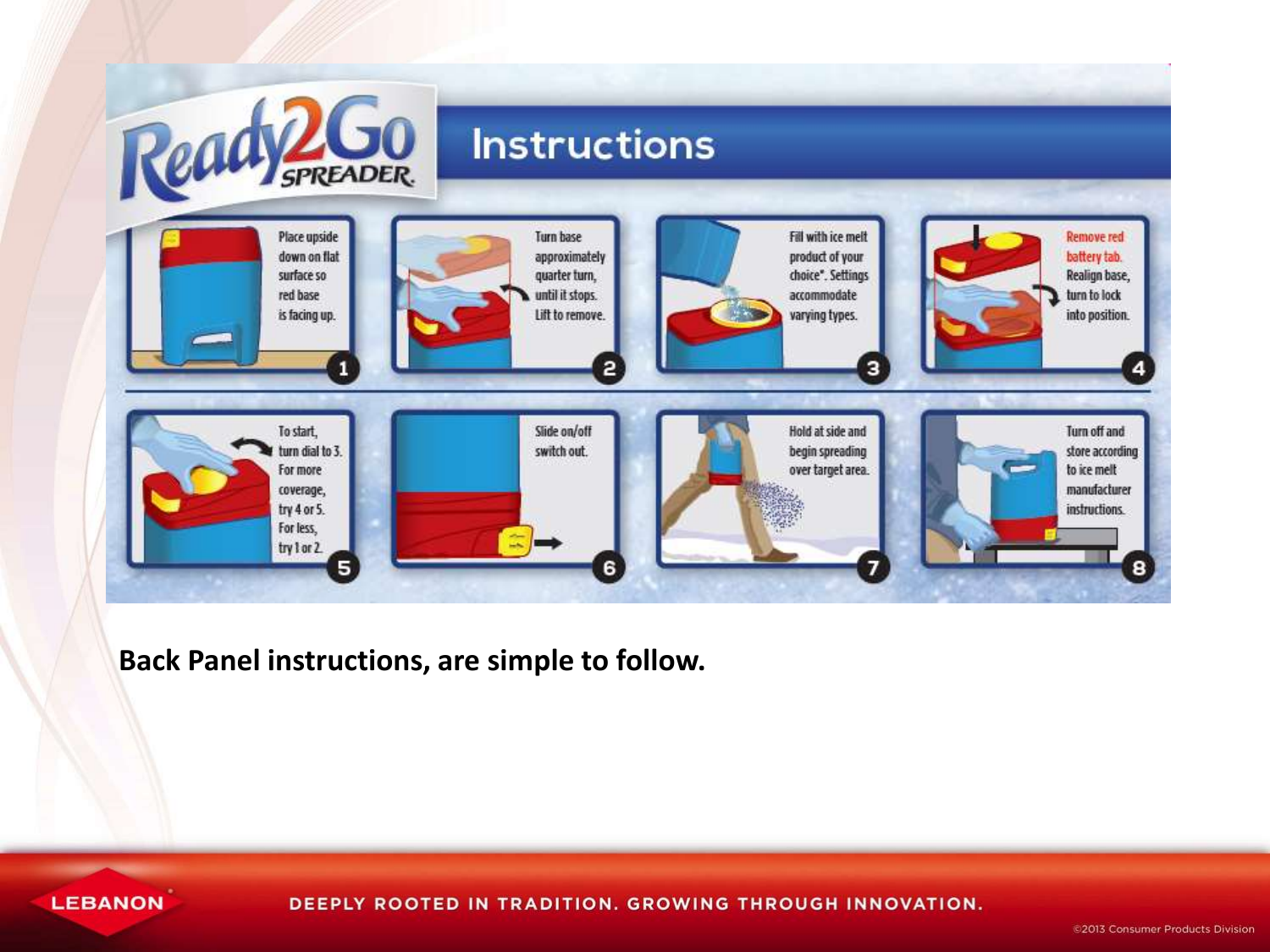## **Ideal for:**

•Stairs

•Driveways

•Doorways

•Walkways



**LEBANON**